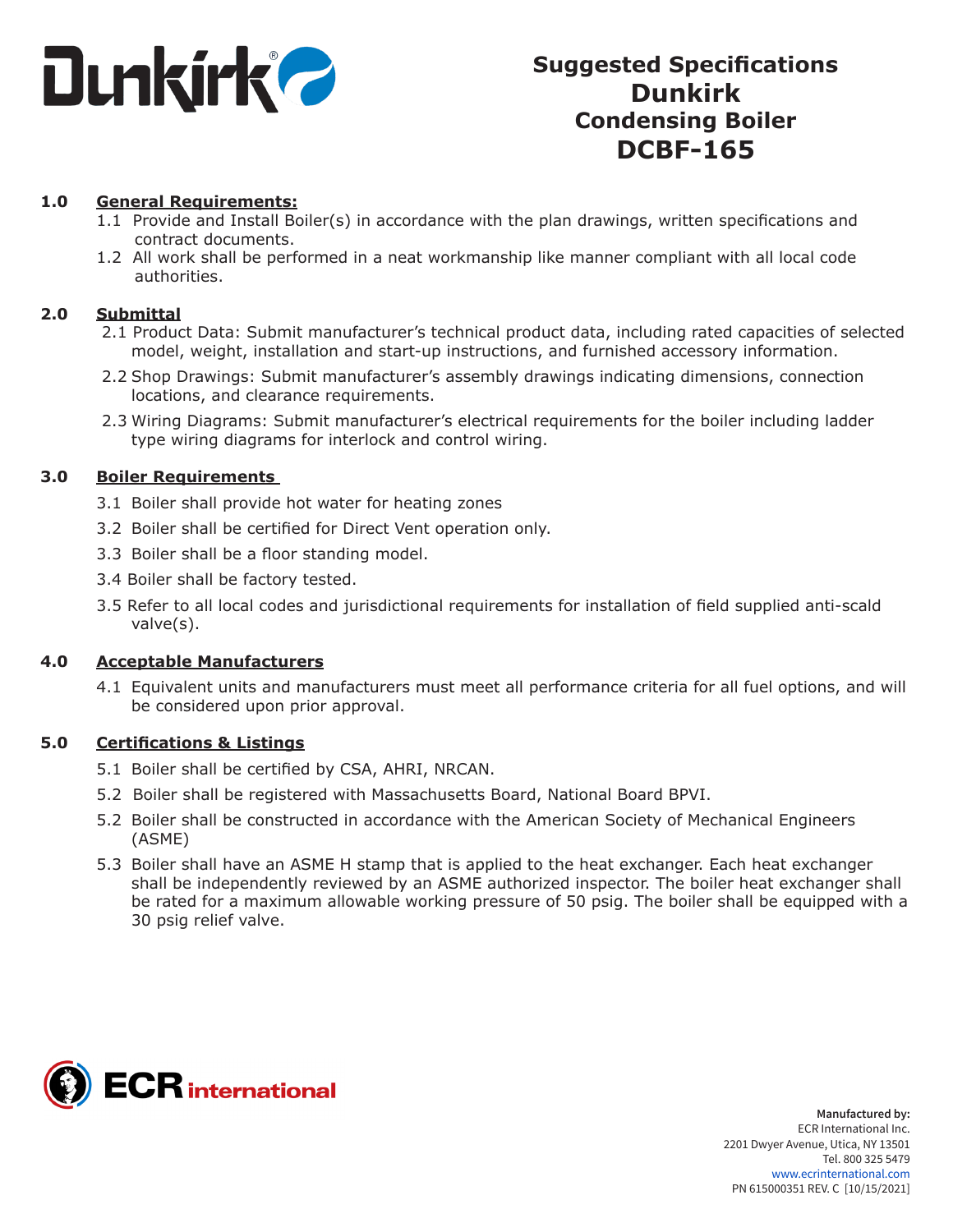

# **6.0 System Requirements**

6.1 Central heat hydronic system pressure shall be no more than 30 psig and no less than 7.25 psig.

# **7.0 Construction**

- 7.1 Boiler heat exchanger shall be constructed of Iron-Chromium stainless steel parallel tube, encased in a Noryl Resin housing.
- 7.2 Burner Components
	- 7.2.1 Gas valve shall be a modulating valve capable of firing from 164,000 BTU input down to 29,500 BTU, (5.5:1 turn down).
	- 7.2.2 Induced draft blower shall be variable speed and controlled by a PCB.
	- 7.2.3 Burner shall be constructed of Iron-Chromium stainless steel.
	- 7.2.4 Ignition system shall be direct spark with separate flame sensing rod.
	- 7.2.5 Boiler shall include an internal Factory installed and wired Boiler Loop Pump and factory supplied primary secondary piping manifold with quick connections.

# **8.0 Control System**

- 8.1 Control system shall be PCB integral controller with an LCD digital display that also includes graphical interface.
- 8.2 Control system will automatically recognize fuel type (Natural or LP gas).
- 8.3 Control shall continuously monitor flame signal and automatically adjust the gas valve during normal operation for optimum combustion and maximum efficiency.
- 8.4 Control will sense supply water temperature and adjust firing rate of the boiler to deliver amount of heat needed.
- 8.5 Boiler can accept Indirect Tank temperature sensor to control tank operation and display tank temperature.
- 8.6 Control will sense and display supply water temperature and indicate by icon when boiler is in central heating or domestic water mode.
- 8.7 Control can accept an optional proprietary Outdoor Air Sensor and have field adjustable reset curves.
- 8.8 Control display error codes and diagnostic information.
- 8.9 Control can accept 0-10V input to manage heating set-point or heating power level.

# **9.0 Combustion Air And Flue Vent Exhaust**

- 9.1 The boiler shall be Direct Vent only, with materials compatible with those standards, and installed as per the manufacturer's written instruction, plan drawings and all applicable code authorities.
- 9.2 The flue gas exhaust shall connect directly to the boiler at the location labeled.